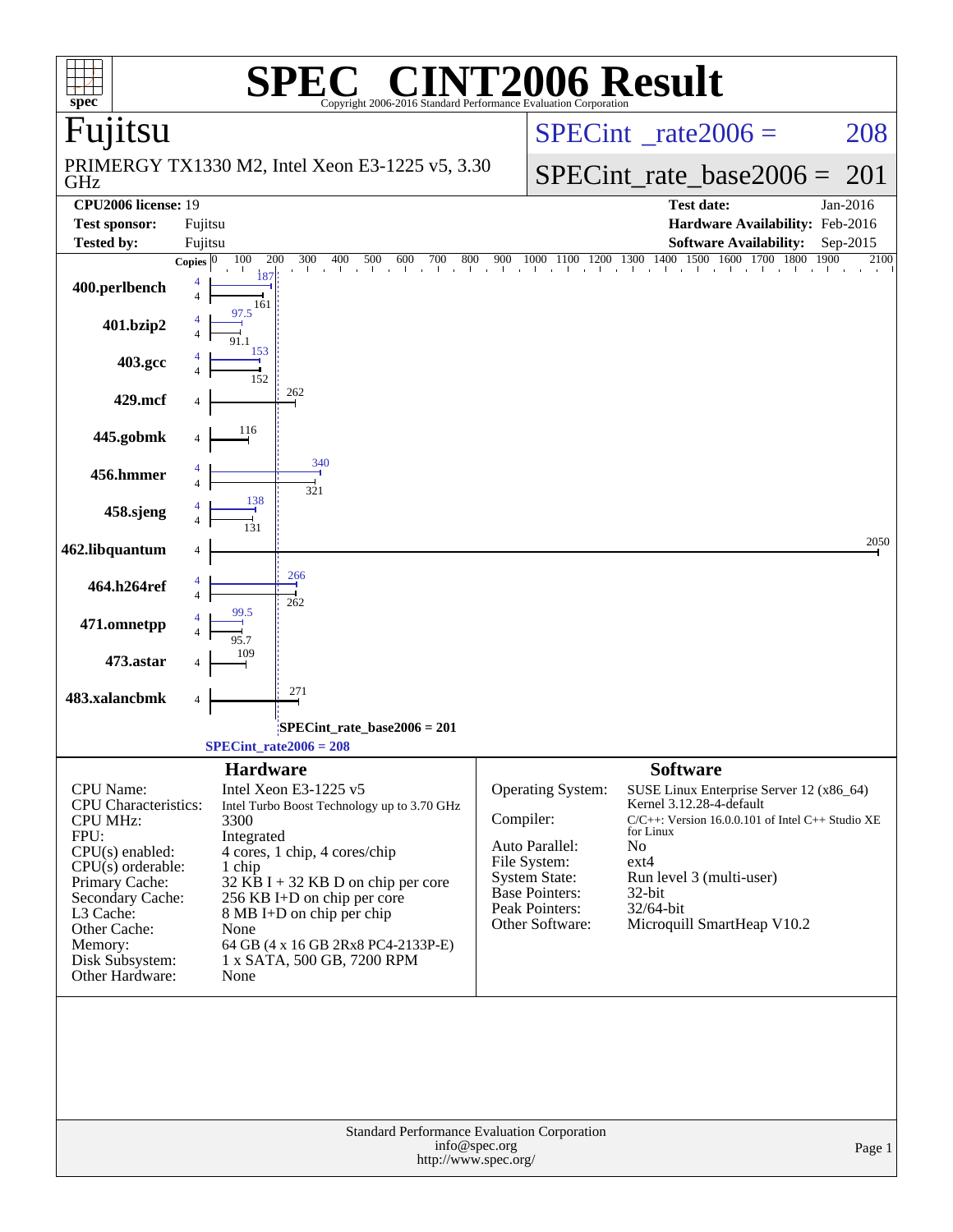

# **[SPEC CINT2006 Result](http://www.spec.org/auto/cpu2006/Docs/result-fields.html#SPECCINT2006Result)**

### Fujitsu

GHz PRIMERGY TX1330 M2, Intel Xeon E3-1225 v5, 3.30 SPECint rate $2006 = 208$ 

### [SPECint\\_rate\\_base2006 =](http://www.spec.org/auto/cpu2006/Docs/result-fields.html#SPECintratebase2006) 201

**[CPU2006 license:](http://www.spec.org/auto/cpu2006/Docs/result-fields.html#CPU2006license)** 19 **[Test date:](http://www.spec.org/auto/cpu2006/Docs/result-fields.html#Testdate)** Jan-2016 **[Test sponsor:](http://www.spec.org/auto/cpu2006/Docs/result-fields.html#Testsponsor)** Fujitsu **[Hardware Availability:](http://www.spec.org/auto/cpu2006/Docs/result-fields.html#HardwareAvailability)** Feb-2016 **[Tested by:](http://www.spec.org/auto/cpu2006/Docs/result-fields.html#Testedby)** Fujitsu **[Software Availability:](http://www.spec.org/auto/cpu2006/Docs/result-fields.html#SoftwareAvailability)** Sep-2015

### **[Results Table](http://www.spec.org/auto/cpu2006/Docs/result-fields.html#ResultsTable)**

|                                                                                                          | <b>Base</b>   |                |       |                |       |                | <b>Peak</b> |                |                |              |                |              |                |              |
|----------------------------------------------------------------------------------------------------------|---------------|----------------|-------|----------------|-------|----------------|-------------|----------------|----------------|--------------|----------------|--------------|----------------|--------------|
| <b>Benchmark</b>                                                                                         | <b>Copies</b> | <b>Seconds</b> | Ratio | <b>Seconds</b> | Ratio | <b>Seconds</b> | Ratio       | <b>Copies</b>  | <b>Seconds</b> | <b>Ratio</b> | <b>Seconds</b> | <b>Ratio</b> | <b>Seconds</b> | <b>Ratio</b> |
| 400.perlbench                                                                                            | 4             | 243            | 161   | 243            | 161   | 242            | 161         |                | 210            | 187          | 209            | 187          | 209            | <u>187</u>   |
| 401.bzip2                                                                                                | 4             | 423            | 91.2  | 424            | 91.1  | 424            | 91.1        | $\overline{4}$ | <u>396</u>     | 97.5         | 395            | 97.7         | 396            | 97.4         |
| $403.\mathrm{gcc}$                                                                                       | 4             | 208            | 155   | 213            | 151   | 212            | 152         | $\overline{4}$ | 215            | 150          | 211            | 153          | 211            | <u>153</u>   |
| $429$ .mcf                                                                                               | 4             | 139            | 262   | 139            | 262   | 140            | 261         | $\overline{4}$ | 139            | 262          | 139            | 262          | 140            | 261          |
| $445$ .gobm $k$                                                                                          | 4             | 362            | 116   | 360            | 116   | 361            | 116         | $\overline{4}$ | 362            | 116          | 360            | 116          | 361            | <b>116</b>   |
| 456.hmmer                                                                                                | 4             | 116            | 323   | 116            | 321   | 116            | 321         | $\overline{4}$ | 110            | 340          | 111            | 336          | <b>110</b>     | 340          |
| $458$ .sjeng                                                                                             | 4             | 371            | 131   | 370            | 131   | 371            | 131         |                | 349            | 139          | 350            | 138          | 350            | 138          |
| 462.libquantum                                                                                           | 4             | 40.3           | 2050  | 40.3           | 2060  | 40.3           | 2050        |                | 40.3           | 2050         | 40.3           | 2060         | 40.3           | 2050         |
| 464.h264ref                                                                                              | 4             | 338            | 262   | 337            | 262   | 337            | 262         | $\overline{4}$ | 335            | 265          | 332            | 266          | 333            | 266          |
| 471.omnetpp                                                                                              | 4             | 261            | 95.7  | 261            | 95.7  | 261            | 95.8        |                | 251            | 99.7         | 251            | 99.4         | 251            | 99.5         |
| $473$ . astar                                                                                            | 4             | 256            | 110   | 258            | 109   | 257            | 109         | $\overline{4}$ | 256            | 110          | 258            | 109          | 257            | <u>109</u>   |
| 483.xalancbmk                                                                                            | 4             | 102            | 271   | 102            | 271   | 102            | 270         | $\overline{4}$ | 102            | 271          | 102            | 271          | 102            | 270          |
| Results appear in the order in which they were run. Bold underlined text indicates a median measurement. |               |                |       |                |       |                |             |                |                |              |                |              |                |              |

### **[Submit Notes](http://www.spec.org/auto/cpu2006/Docs/result-fields.html#SubmitNotes)**

 The taskset mechanism was used to bind copies to processors. The config file option 'submit' was used to generate taskset commands to bind each copy to a specific processor. For details, please see the config file.

### **[Operating System Notes](http://www.spec.org/auto/cpu2006/Docs/result-fields.html#OperatingSystemNotes)**

Stack size set to unlimited using "ulimit -s unlimited"

### **[Platform Notes](http://www.spec.org/auto/cpu2006/Docs/result-fields.html#PlatformNotes)**

Standard Performance Evaluation Corporation BIOS configuration: Sysinfo program /home/SPECcpu2006/config/sysinfo.rev6914 \$Rev: 6914 \$ \$Date:: 2014-06-25 #\$ e3fbb8667b5a285932ceab81e28219e1 running on TX1330M2 Tue Jan 12 12:57:36 2016 This section contains SUT (System Under Test) info as seen by some common utilities. To remove or add to this section, see: <http://www.spec.org/cpu2006/Docs/config.html#sysinfo> From /proc/cpuinfo model name : Intel(R) Xeon(R) CPU E3-1225 v5 @ 3.30GHz 1 "physical id"s (chips) 4 "processors" cores, siblings (Caution: counting these is hw and system dependent. The following excerpts from /proc/cpuinfo might not be reliable. Use with caution.) cpu cores : 4 Continued on next page

> [info@spec.org](mailto:info@spec.org) <http://www.spec.org/>

Page 2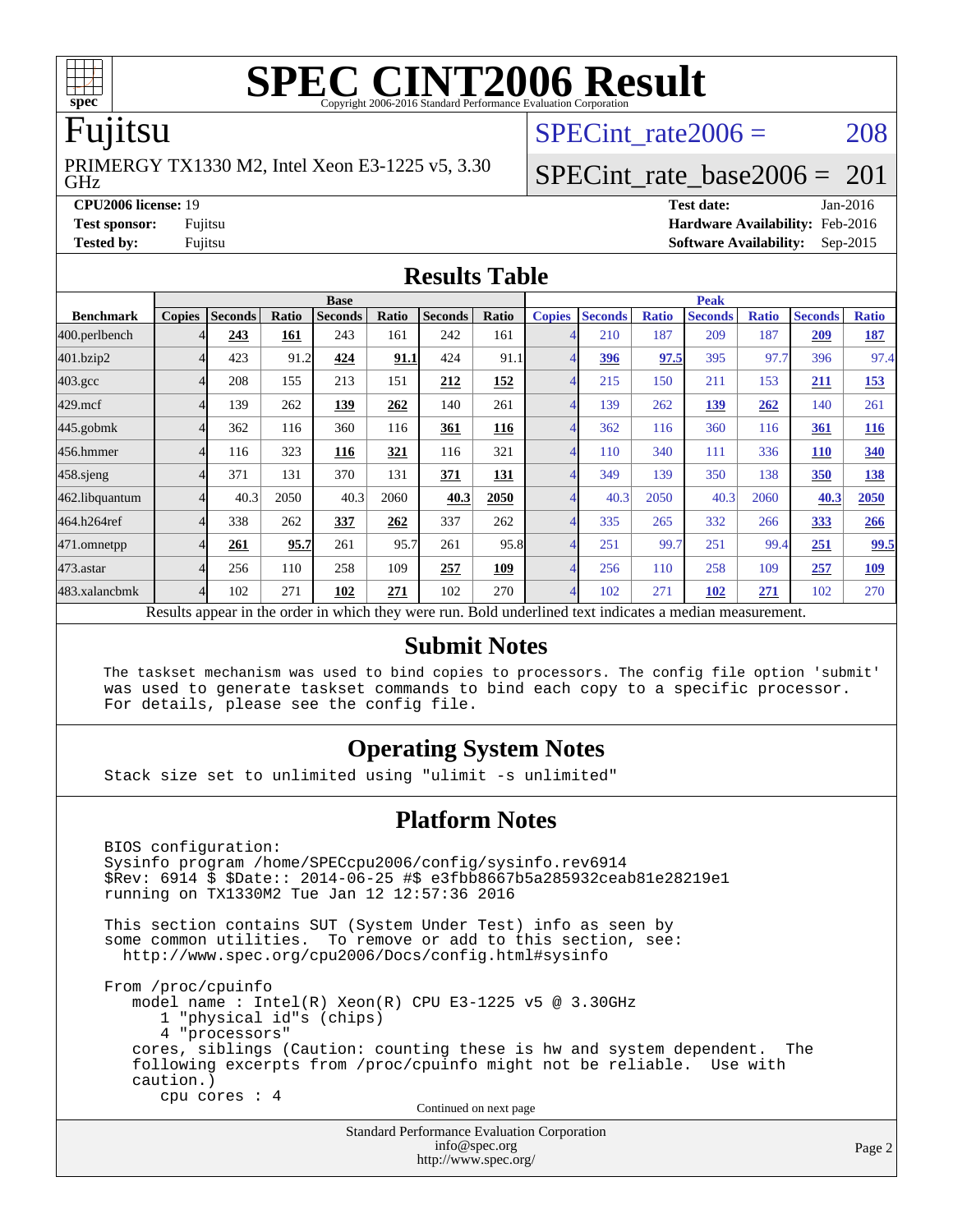

### **[SPEC CINT2006 Result](http://www.spec.org/auto/cpu2006/Docs/result-fields.html#SPECCINT2006Result)** Copyright 2006-2016 Standard Performance Evaluation Corporation

### Fujitsu

GHz PRIMERGY TX1330 M2, Intel Xeon E3-1225 v5, 3.30 SPECint rate $2006 = 208$ 

[SPECint\\_rate\\_base2006 =](http://www.spec.org/auto/cpu2006/Docs/result-fields.html#SPECintratebase2006)  $201$ 

**[CPU2006 license:](http://www.spec.org/auto/cpu2006/Docs/result-fields.html#CPU2006license)** 19 **[Test date:](http://www.spec.org/auto/cpu2006/Docs/result-fields.html#Testdate)** Jan-2016 **[Test sponsor:](http://www.spec.org/auto/cpu2006/Docs/result-fields.html#Testsponsor)** Fujitsu **[Hardware Availability:](http://www.spec.org/auto/cpu2006/Docs/result-fields.html#HardwareAvailability)** Feb-2016 **[Tested by:](http://www.spec.org/auto/cpu2006/Docs/result-fields.html#Testedby)** Fujitsu **[Software Availability:](http://www.spec.org/auto/cpu2006/Docs/result-fields.html#SoftwareAvailability)** Sep-2015

### **[Platform Notes \(Continued\)](http://www.spec.org/auto/cpu2006/Docs/result-fields.html#PlatformNotes)**

 siblings : 4 physical 0: cores 0 1 2 3 cache size : 8192 KB From /proc/meminfo<br>MemTotal: 65902560 kB HugePages\_Total: 0<br>Hugepagesize: 2048 kB Hugepagesize: /usr/bin/lsb\_release -d SUSE Linux Enterprise Server 12 From /etc/\*release\* /etc/\*version\* SuSE-release: SUSE Linux Enterprise Server 12 (x86\_64) VERSION = 12 PATCHLEVEL = 0 # This file is deprecated and will be removed in a future service pack or release. # Please check /etc/os-release for details about this release. os-release: NAME="SLES" VERSION="12" VERSION\_ID="12" PRETTY NAME="SUSE Linux Enterprise Server 12" ID="sles" ANSI\_COLOR="0;32" CPE\_NAME="cpe:/o:suse:sles:12" uname -a: Linux TX1330M2 3.12.28-4-default #1 SMP Thu Sep 25 17:02:34 UTC 2014 (9879bd4) x86\_64 x86\_64 x86\_64 GNU/Linux run-level 5 Jan 12 12:54 SPEC is set to: /home/SPECcpu2006 Filesystem Type Size Used Avail Use% Mounted on /dev/sda3 xfs 237G 7.9G 229G 4% /home Additional information from dmidecode: Warning: Use caution when you interpret this section. The 'dmidecode' program reads system data which is "intended to allow hardware to be accurately determined", but the intent may not be met, as there are frequent changes to hardware, firmware, and the "DMTF SMBIOS" standard. BIOS FUJITSU // American Megatrends Inc. V5.0.0.11 R1.1.0 for D3373-A1x 10/30/2015 Memory: 4x SK Hynix HMA82GU7MFR8N-TF 16 GB 2 rank 2133 MHz (End of data from sysinfo program)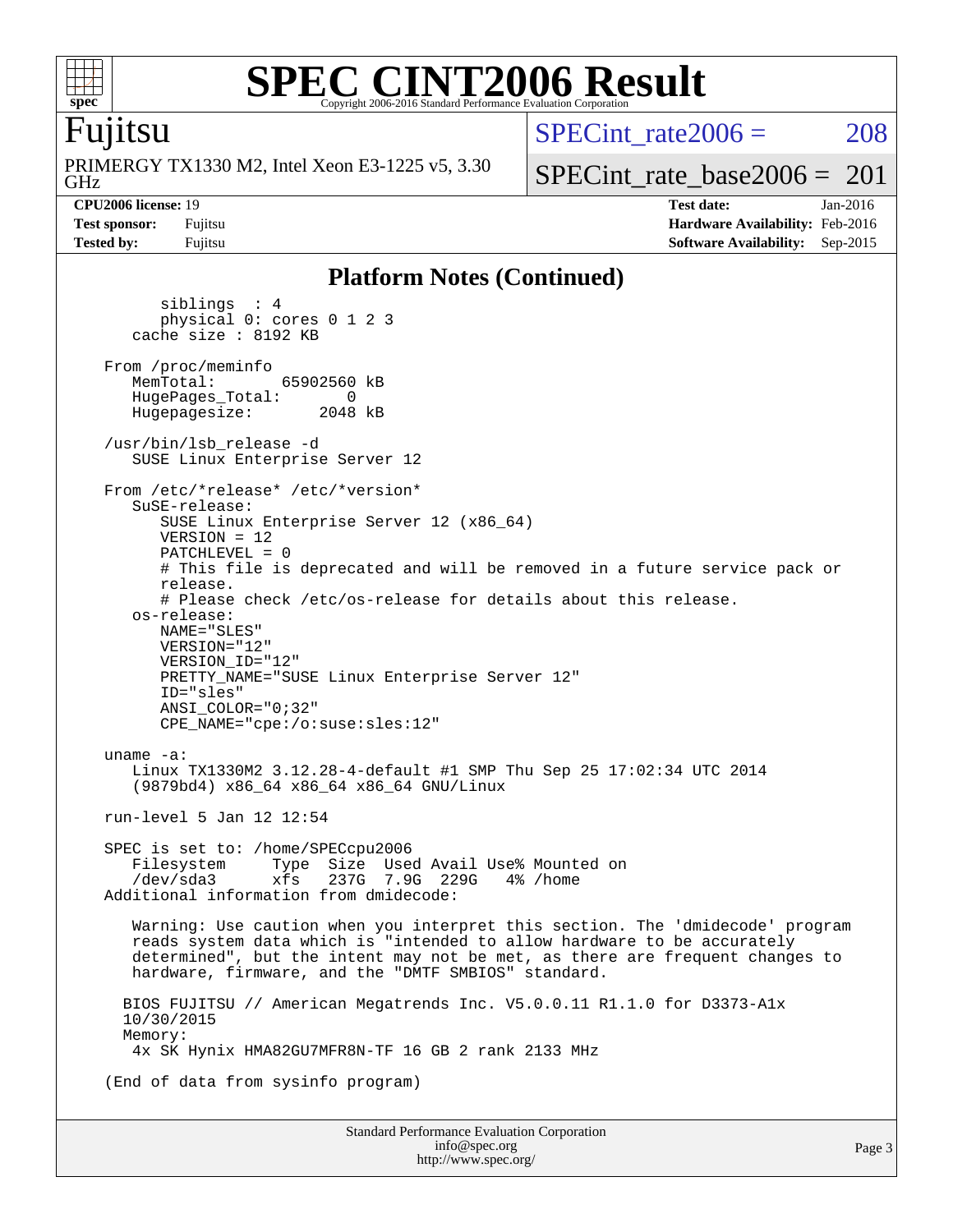

# **[SPEC CINT2006 Result](http://www.spec.org/auto/cpu2006/Docs/result-fields.html#SPECCINT2006Result)**

### Fujitsu

GHz PRIMERGY TX1330 M2, Intel Xeon E3-1225 v5, 3.30 SPECint rate $2006 = 208$ 

[SPECint\\_rate\\_base2006 =](http://www.spec.org/auto/cpu2006/Docs/result-fields.html#SPECintratebase2006)  $201$ 

**[Tested by:](http://www.spec.org/auto/cpu2006/Docs/result-fields.html#Testedby)** Fujitsu **[Software Availability:](http://www.spec.org/auto/cpu2006/Docs/result-fields.html#SoftwareAvailability)** Sep-2015

**[CPU2006 license:](http://www.spec.org/auto/cpu2006/Docs/result-fields.html#CPU2006license)** 19 **[Test date:](http://www.spec.org/auto/cpu2006/Docs/result-fields.html#Testdate)** Jan-2016 **[Test sponsor:](http://www.spec.org/auto/cpu2006/Docs/result-fields.html#Testsponsor)** Fujitsu **[Hardware Availability:](http://www.spec.org/auto/cpu2006/Docs/result-fields.html#HardwareAvailability)** Feb-2016

### **[General Notes](http://www.spec.org/auto/cpu2006/Docs/result-fields.html#GeneralNotes)**

Environment variables set by runspec before the start of the run: LD\_LIBRARY\_PATH = "/home/SPECcpu2006/libs/32:/home/SPECcpu2006/libs/64:/home/SPECcpu2006/sh"

 Binaries compiled on a system with 1x Intel Core i5-4670K CPU + 32GB memory using RedHat EL 7.1 Transparent Huge Pages enabled with: echo always > /sys/kernel/mm/transparent\_hugepage/enabled

For information about Fujitsu please visit: <http://www.fujitsu.com>

### **[Base Compiler Invocation](http://www.spec.org/auto/cpu2006/Docs/result-fields.html#BaseCompilerInvocation)**

### [C benchmarks](http://www.spec.org/auto/cpu2006/Docs/result-fields.html#Cbenchmarks):

[icc -m32 -L/opt/intel/compilers\\_and\\_libraries\\_2016/linux/compiler/lib/ia32\\_lin](http://www.spec.org/cpu2006/results/res2016q1/cpu2006-20160125-38915.flags.html#user_CCbase_intel_icc_e10256ba5924b668798078a321b0cb3f)

### [C++ benchmarks:](http://www.spec.org/auto/cpu2006/Docs/result-fields.html#CXXbenchmarks)

[icpc -m32 -L/opt/intel/compilers\\_and\\_libraries\\_2016/linux/compiler/lib/ia32\\_lin](http://www.spec.org/cpu2006/results/res2016q1/cpu2006-20160125-38915.flags.html#user_CXXbase_intel_icpc_b4f50a394bdb4597aa5879c16bc3f5c5)

### **[Base Portability Flags](http://www.spec.org/auto/cpu2006/Docs/result-fields.html#BasePortabilityFlags)**

 400.perlbench: [-D\\_FILE\\_OFFSET\\_BITS=64](http://www.spec.org/cpu2006/results/res2016q1/cpu2006-20160125-38915.flags.html#user_basePORTABILITY400_perlbench_file_offset_bits_64_438cf9856305ebd76870a2c6dc2689ab) [-DSPEC\\_CPU\\_LINUX\\_IA32](http://www.spec.org/cpu2006/results/res2016q1/cpu2006-20160125-38915.flags.html#b400.perlbench_baseCPORTABILITY_DSPEC_CPU_LINUX_IA32) 401.bzip2: [-D\\_FILE\\_OFFSET\\_BITS=64](http://www.spec.org/cpu2006/results/res2016q1/cpu2006-20160125-38915.flags.html#user_basePORTABILITY401_bzip2_file_offset_bits_64_438cf9856305ebd76870a2c6dc2689ab) 403.gcc: [-D\\_FILE\\_OFFSET\\_BITS=64](http://www.spec.org/cpu2006/results/res2016q1/cpu2006-20160125-38915.flags.html#user_basePORTABILITY403_gcc_file_offset_bits_64_438cf9856305ebd76870a2c6dc2689ab) 429.mcf: [-D\\_FILE\\_OFFSET\\_BITS=64](http://www.spec.org/cpu2006/results/res2016q1/cpu2006-20160125-38915.flags.html#user_basePORTABILITY429_mcf_file_offset_bits_64_438cf9856305ebd76870a2c6dc2689ab) 445.gobmk: [-D\\_FILE\\_OFFSET\\_BITS=64](http://www.spec.org/cpu2006/results/res2016q1/cpu2006-20160125-38915.flags.html#user_basePORTABILITY445_gobmk_file_offset_bits_64_438cf9856305ebd76870a2c6dc2689ab) 456.hmmer: [-D\\_FILE\\_OFFSET\\_BITS=64](http://www.spec.org/cpu2006/results/res2016q1/cpu2006-20160125-38915.flags.html#user_basePORTABILITY456_hmmer_file_offset_bits_64_438cf9856305ebd76870a2c6dc2689ab) 458.sjeng: [-D\\_FILE\\_OFFSET\\_BITS=64](http://www.spec.org/cpu2006/results/res2016q1/cpu2006-20160125-38915.flags.html#user_basePORTABILITY458_sjeng_file_offset_bits_64_438cf9856305ebd76870a2c6dc2689ab) 462.libquantum: [-D\\_FILE\\_OFFSET\\_BITS=64](http://www.spec.org/cpu2006/results/res2016q1/cpu2006-20160125-38915.flags.html#user_basePORTABILITY462_libquantum_file_offset_bits_64_438cf9856305ebd76870a2c6dc2689ab) [-DSPEC\\_CPU\\_LINUX](http://www.spec.org/cpu2006/results/res2016q1/cpu2006-20160125-38915.flags.html#b462.libquantum_baseCPORTABILITY_DSPEC_CPU_LINUX) 464.h264ref: [-D\\_FILE\\_OFFSET\\_BITS=64](http://www.spec.org/cpu2006/results/res2016q1/cpu2006-20160125-38915.flags.html#user_basePORTABILITY464_h264ref_file_offset_bits_64_438cf9856305ebd76870a2c6dc2689ab) 471.omnetpp: [-D\\_FILE\\_OFFSET\\_BITS=64](http://www.spec.org/cpu2006/results/res2016q1/cpu2006-20160125-38915.flags.html#user_basePORTABILITY471_omnetpp_file_offset_bits_64_438cf9856305ebd76870a2c6dc2689ab) 473.astar: [-D\\_FILE\\_OFFSET\\_BITS=64](http://www.spec.org/cpu2006/results/res2016q1/cpu2006-20160125-38915.flags.html#user_basePORTABILITY473_astar_file_offset_bits_64_438cf9856305ebd76870a2c6dc2689ab) 483.xalancbmk: [-D\\_FILE\\_OFFSET\\_BITS=64](http://www.spec.org/cpu2006/results/res2016q1/cpu2006-20160125-38915.flags.html#user_basePORTABILITY483_xalancbmk_file_offset_bits_64_438cf9856305ebd76870a2c6dc2689ab) [-DSPEC\\_CPU\\_LINUX](http://www.spec.org/cpu2006/results/res2016q1/cpu2006-20160125-38915.flags.html#b483.xalancbmk_baseCXXPORTABILITY_DSPEC_CPU_LINUX)

### **[Base Optimization Flags](http://www.spec.org/auto/cpu2006/Docs/result-fields.html#BaseOptimizationFlags)**

### [C benchmarks](http://www.spec.org/auto/cpu2006/Docs/result-fields.html#Cbenchmarks):

[-xCORE-AVX2](http://www.spec.org/cpu2006/results/res2016q1/cpu2006-20160125-38915.flags.html#user_CCbase_f-xAVX2_5f5fc0cbe2c9f62c816d3e45806c70d7) [-ipo](http://www.spec.org/cpu2006/results/res2016q1/cpu2006-20160125-38915.flags.html#user_CCbase_f-ipo) [-O3](http://www.spec.org/cpu2006/results/res2016q1/cpu2006-20160125-38915.flags.html#user_CCbase_f-O3) [-no-prec-div](http://www.spec.org/cpu2006/results/res2016q1/cpu2006-20160125-38915.flags.html#user_CCbase_f-no-prec-div) [-opt-prefetch](http://www.spec.org/cpu2006/results/res2016q1/cpu2006-20160125-38915.flags.html#user_CCbase_f-opt-prefetch) [-opt-mem-layout-trans=3](http://www.spec.org/cpu2006/results/res2016q1/cpu2006-20160125-38915.flags.html#user_CCbase_f-opt-mem-layout-trans_a7b82ad4bd7abf52556d4961a2ae94d5)

### [C++ benchmarks:](http://www.spec.org/auto/cpu2006/Docs/result-fields.html#CXXbenchmarks)

[-xCORE-AVX2](http://www.spec.org/cpu2006/results/res2016q1/cpu2006-20160125-38915.flags.html#user_CXXbase_f-xAVX2_5f5fc0cbe2c9f62c816d3e45806c70d7) [-ipo](http://www.spec.org/cpu2006/results/res2016q1/cpu2006-20160125-38915.flags.html#user_CXXbase_f-ipo) [-O3](http://www.spec.org/cpu2006/results/res2016q1/cpu2006-20160125-38915.flags.html#user_CXXbase_f-O3) [-no-prec-div](http://www.spec.org/cpu2006/results/res2016q1/cpu2006-20160125-38915.flags.html#user_CXXbase_f-no-prec-div) [-opt-prefetch](http://www.spec.org/cpu2006/results/res2016q1/cpu2006-20160125-38915.flags.html#user_CXXbase_f-opt-prefetch) [-opt-mem-layout-trans=3](http://www.spec.org/cpu2006/results/res2016q1/cpu2006-20160125-38915.flags.html#user_CXXbase_f-opt-mem-layout-trans_a7b82ad4bd7abf52556d4961a2ae94d5) [-Wl,-z,muldefs](http://www.spec.org/cpu2006/results/res2016q1/cpu2006-20160125-38915.flags.html#user_CXXbase_link_force_multiple1_74079c344b956b9658436fd1b6dd3a8a) [-L/sh -lsmartheap](http://www.spec.org/cpu2006/results/res2016q1/cpu2006-20160125-38915.flags.html#user_CXXbase_SmartHeap_32f6c82aa1ed9c52345d30cf6e4a0499)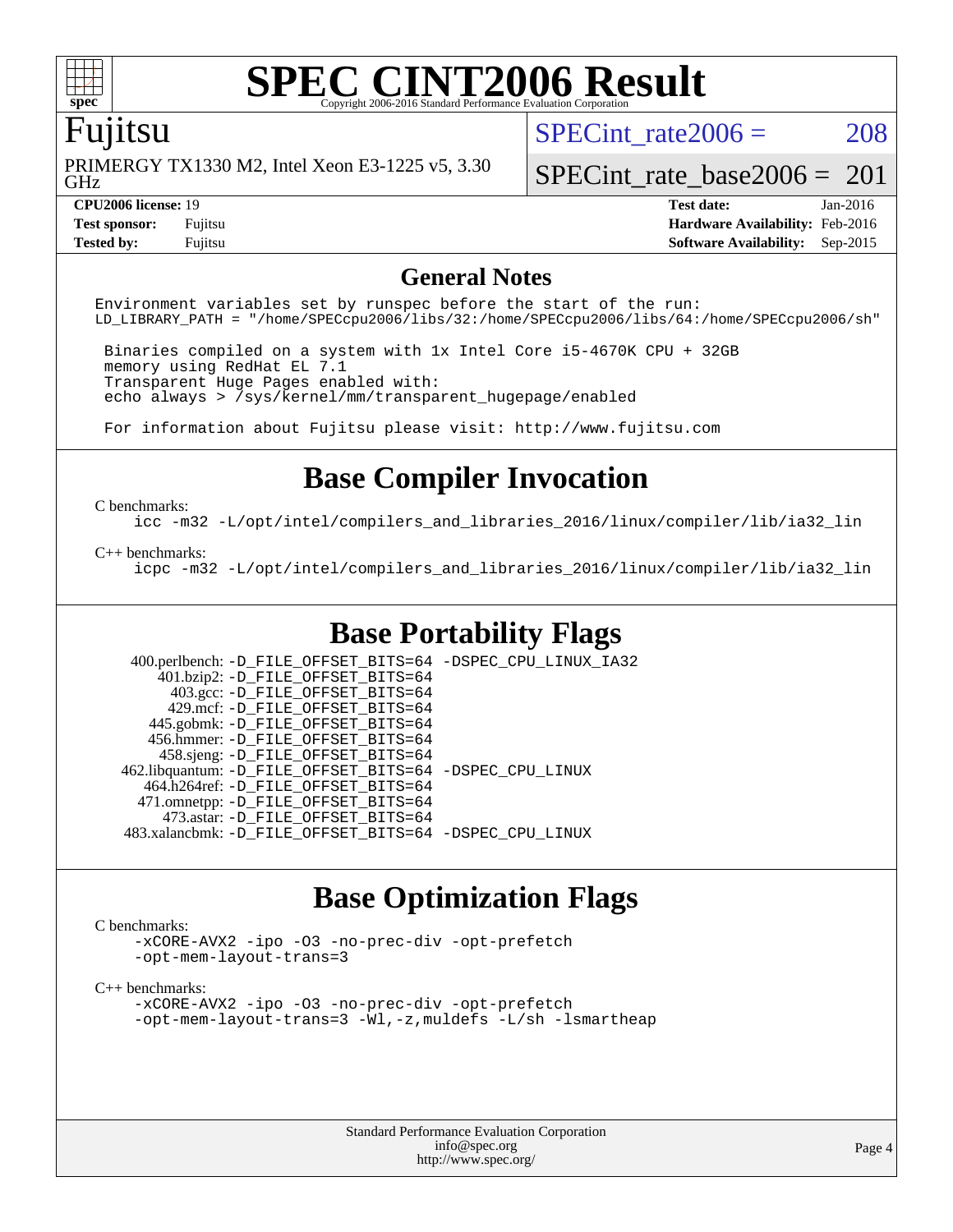

### **[SPEC CINT2006 Result](http://www.spec.org/auto/cpu2006/Docs/result-fields.html#SPECCINT2006Result)** Copyright 2006-2016 Standard Performance Evaluation

### Fujitsu

GHz PRIMERGY TX1330 M2, Intel Xeon E3-1225 v5, 3.30 SPECint rate $2006 = 208$ 

[SPECint\\_rate\\_base2006 =](http://www.spec.org/auto/cpu2006/Docs/result-fields.html#SPECintratebase2006)  $201$ 

**[CPU2006 license:](http://www.spec.org/auto/cpu2006/Docs/result-fields.html#CPU2006license)** 19 **[Test date:](http://www.spec.org/auto/cpu2006/Docs/result-fields.html#Testdate)** Jan-2016 **[Test sponsor:](http://www.spec.org/auto/cpu2006/Docs/result-fields.html#Testsponsor)** Fujitsu **[Hardware Availability:](http://www.spec.org/auto/cpu2006/Docs/result-fields.html#HardwareAvailability)** Feb-2016 **[Tested by:](http://www.spec.org/auto/cpu2006/Docs/result-fields.html#Testedby)** Fujitsu **[Software Availability:](http://www.spec.org/auto/cpu2006/Docs/result-fields.html#SoftwareAvailability)** Sep-2015

### **[Base Other Flags](http://www.spec.org/auto/cpu2006/Docs/result-fields.html#BaseOtherFlags)**

[C benchmarks](http://www.spec.org/auto/cpu2006/Docs/result-fields.html#Cbenchmarks):

403.gcc: [-Dalloca=\\_alloca](http://www.spec.org/cpu2006/results/res2016q1/cpu2006-20160125-38915.flags.html#b403.gcc_baseEXTRA_CFLAGS_Dalloca_be3056838c12de2578596ca5467af7f3)

**[Peak Compiler Invocation](http://www.spec.org/auto/cpu2006/Docs/result-fields.html#PeakCompilerInvocation)**

[C benchmarks \(except as noted below\)](http://www.spec.org/auto/cpu2006/Docs/result-fields.html#Cbenchmarksexceptasnotedbelow):

[icc -m32 -L/opt/intel/compilers\\_and\\_libraries\\_2016/linux/compiler/lib/ia32\\_lin](http://www.spec.org/cpu2006/results/res2016q1/cpu2006-20160125-38915.flags.html#user_CCpeak_intel_icc_e10256ba5924b668798078a321b0cb3f)

400.perlbench: [icc -m64](http://www.spec.org/cpu2006/results/res2016q1/cpu2006-20160125-38915.flags.html#user_peakCCLD400_perlbench_intel_icc_64bit_bda6cc9af1fdbb0edc3795bac97ada53)

401.bzip2: [icc -m64](http://www.spec.org/cpu2006/results/res2016q1/cpu2006-20160125-38915.flags.html#user_peakCCLD401_bzip2_intel_icc_64bit_bda6cc9af1fdbb0edc3795bac97ada53)

456.hmmer: [icc -m64](http://www.spec.org/cpu2006/results/res2016q1/cpu2006-20160125-38915.flags.html#user_peakCCLD456_hmmer_intel_icc_64bit_bda6cc9af1fdbb0edc3795bac97ada53)

458.sjeng: [icc -m64](http://www.spec.org/cpu2006/results/res2016q1/cpu2006-20160125-38915.flags.html#user_peakCCLD458_sjeng_intel_icc_64bit_bda6cc9af1fdbb0edc3795bac97ada53)

[C++ benchmarks:](http://www.spec.org/auto/cpu2006/Docs/result-fields.html#CXXbenchmarks)

[icpc -m32 -L/opt/intel/compilers\\_and\\_libraries\\_2016/linux/compiler/lib/ia32\\_lin](http://www.spec.org/cpu2006/results/res2016q1/cpu2006-20160125-38915.flags.html#user_CXXpeak_intel_icpc_b4f50a394bdb4597aa5879c16bc3f5c5)

## **[Peak Portability Flags](http://www.spec.org/auto/cpu2006/Docs/result-fields.html#PeakPortabilityFlags)**

 400.perlbench: [-D\\_FILE\\_OFFSET\\_BITS=64](http://www.spec.org/cpu2006/results/res2016q1/cpu2006-20160125-38915.flags.html#user_peakPORTABILITY400_perlbench_file_offset_bits_64_438cf9856305ebd76870a2c6dc2689ab) [-DSPEC\\_CPU\\_LP64](http://www.spec.org/cpu2006/results/res2016q1/cpu2006-20160125-38915.flags.html#b400.perlbench_peakCPORTABILITY_DSPEC_CPU_LP64) [-DSPEC\\_CPU\\_LINUX\\_X64](http://www.spec.org/cpu2006/results/res2016q1/cpu2006-20160125-38915.flags.html#b400.perlbench_peakCPORTABILITY_DSPEC_CPU_LINUX_X64) 401.bzip2: [-D\\_FILE\\_OFFSET\\_BITS=64](http://www.spec.org/cpu2006/results/res2016q1/cpu2006-20160125-38915.flags.html#user_peakPORTABILITY401_bzip2_file_offset_bits_64_438cf9856305ebd76870a2c6dc2689ab) [-DSPEC\\_CPU\\_LP64](http://www.spec.org/cpu2006/results/res2016q1/cpu2006-20160125-38915.flags.html#suite_peakCPORTABILITY401_bzip2_DSPEC_CPU_LP64) 403.gcc: [-D\\_FILE\\_OFFSET\\_BITS=64](http://www.spec.org/cpu2006/results/res2016q1/cpu2006-20160125-38915.flags.html#user_peakPORTABILITY403_gcc_file_offset_bits_64_438cf9856305ebd76870a2c6dc2689ab) 429.mcf: [-D\\_FILE\\_OFFSET\\_BITS=64](http://www.spec.org/cpu2006/results/res2016q1/cpu2006-20160125-38915.flags.html#user_peakPORTABILITY429_mcf_file_offset_bits_64_438cf9856305ebd76870a2c6dc2689ab) 445.gobmk: [-D\\_FILE\\_OFFSET\\_BITS=64](http://www.spec.org/cpu2006/results/res2016q1/cpu2006-20160125-38915.flags.html#user_peakPORTABILITY445_gobmk_file_offset_bits_64_438cf9856305ebd76870a2c6dc2689ab) 456.hmmer: [-D\\_FILE\\_OFFSET\\_BITS=64](http://www.spec.org/cpu2006/results/res2016q1/cpu2006-20160125-38915.flags.html#user_peakPORTABILITY456_hmmer_file_offset_bits_64_438cf9856305ebd76870a2c6dc2689ab) [-DSPEC\\_CPU\\_LP64](http://www.spec.org/cpu2006/results/res2016q1/cpu2006-20160125-38915.flags.html#suite_peakCPORTABILITY456_hmmer_DSPEC_CPU_LP64) 458.sjeng: [-D\\_FILE\\_OFFSET\\_BITS=64](http://www.spec.org/cpu2006/results/res2016q1/cpu2006-20160125-38915.flags.html#user_peakPORTABILITY458_sjeng_file_offset_bits_64_438cf9856305ebd76870a2c6dc2689ab) [-DSPEC\\_CPU\\_LP64](http://www.spec.org/cpu2006/results/res2016q1/cpu2006-20160125-38915.flags.html#suite_peakCPORTABILITY458_sjeng_DSPEC_CPU_LP64) 462.libquantum: [-D\\_FILE\\_OFFSET\\_BITS=64](http://www.spec.org/cpu2006/results/res2016q1/cpu2006-20160125-38915.flags.html#user_peakPORTABILITY462_libquantum_file_offset_bits_64_438cf9856305ebd76870a2c6dc2689ab) [-DSPEC\\_CPU\\_LINUX](http://www.spec.org/cpu2006/results/res2016q1/cpu2006-20160125-38915.flags.html#b462.libquantum_peakCPORTABILITY_DSPEC_CPU_LINUX) 464.h264ref: [-D\\_FILE\\_OFFSET\\_BITS=64](http://www.spec.org/cpu2006/results/res2016q1/cpu2006-20160125-38915.flags.html#user_peakPORTABILITY464_h264ref_file_offset_bits_64_438cf9856305ebd76870a2c6dc2689ab) 471.omnetpp: [-D\\_FILE\\_OFFSET\\_BITS=64](http://www.spec.org/cpu2006/results/res2016q1/cpu2006-20160125-38915.flags.html#user_peakPORTABILITY471_omnetpp_file_offset_bits_64_438cf9856305ebd76870a2c6dc2689ab) 473.astar: [-D\\_FILE\\_OFFSET\\_BITS=64](http://www.spec.org/cpu2006/results/res2016q1/cpu2006-20160125-38915.flags.html#user_peakPORTABILITY473_astar_file_offset_bits_64_438cf9856305ebd76870a2c6dc2689ab) 483.xalancbmk: [-D\\_FILE\\_OFFSET\\_BITS=64](http://www.spec.org/cpu2006/results/res2016q1/cpu2006-20160125-38915.flags.html#user_peakPORTABILITY483_xalancbmk_file_offset_bits_64_438cf9856305ebd76870a2c6dc2689ab) [-DSPEC\\_CPU\\_LINUX](http://www.spec.org/cpu2006/results/res2016q1/cpu2006-20160125-38915.flags.html#b483.xalancbmk_peakCXXPORTABILITY_DSPEC_CPU_LINUX)

## **[Peak Optimization Flags](http://www.spec.org/auto/cpu2006/Docs/result-fields.html#PeakOptimizationFlags)**

[C benchmarks](http://www.spec.org/auto/cpu2006/Docs/result-fields.html#Cbenchmarks):

 400.perlbench: [-xCORE-AVX2](http://www.spec.org/cpu2006/results/res2016q1/cpu2006-20160125-38915.flags.html#user_peakPASS2_CFLAGSPASS2_LDCFLAGS400_perlbench_f-xAVX2_5f5fc0cbe2c9f62c816d3e45806c70d7)(pass 2) [-prof-gen:threadsafe](http://www.spec.org/cpu2006/results/res2016q1/cpu2006-20160125-38915.flags.html#user_peakPASS1_CFLAGSPASS1_LDCFLAGS400_perlbench_prof_gen_21a26eb79f378b550acd7bec9fe4467a)(pass 1) [-ipo](http://www.spec.org/cpu2006/results/res2016q1/cpu2006-20160125-38915.flags.html#user_peakPASS2_CFLAGSPASS2_LDCFLAGS400_perlbench_f-ipo)(pass 2) [-O3](http://www.spec.org/cpu2006/results/res2016q1/cpu2006-20160125-38915.flags.html#user_peakPASS2_CFLAGSPASS2_LDCFLAGS400_perlbench_f-O3)(pass 2) [-no-prec-div](http://www.spec.org/cpu2006/results/res2016q1/cpu2006-20160125-38915.flags.html#user_peakPASS2_CFLAGSPASS2_LDCFLAGS400_perlbench_f-no-prec-div)(pass 2) [-par-num-threads=1](http://www.spec.org/cpu2006/results/res2016q1/cpu2006-20160125-38915.flags.html#user_peakPASS1_CFLAGSPASS1_LDCFLAGS400_perlbench_par_num_threads_786a6ff141b4e9e90432e998842df6c2)(pass 1) [-prof-use](http://www.spec.org/cpu2006/results/res2016q1/cpu2006-20160125-38915.flags.html#user_peakPASS2_CFLAGSPASS2_LDCFLAGS400_perlbench_prof_use_bccf7792157ff70d64e32fe3e1250b55)(pass 2) [-auto-ilp32](http://www.spec.org/cpu2006/results/res2016q1/cpu2006-20160125-38915.flags.html#user_peakCOPTIMIZE400_perlbench_f-auto-ilp32)

Continued on next page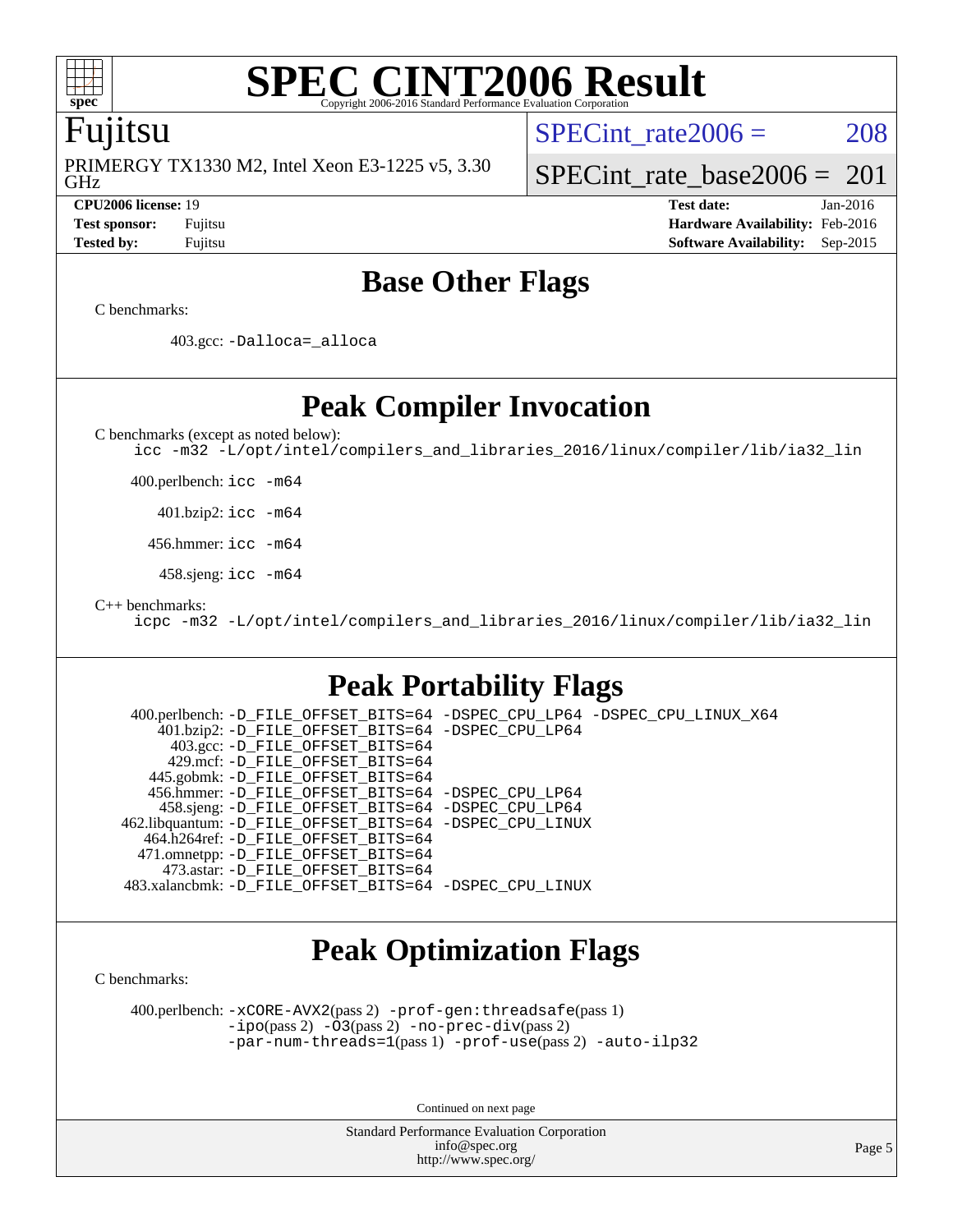

### **[SPEC CINT2006 Result](http://www.spec.org/auto/cpu2006/Docs/result-fields.html#SPECCINT2006Result)** Copyright 2006-2016 Standard Performance Evaluation C

SPECint rate $2006 = 208$ 

Fujitsu

GHz PRIMERGY TX1330 M2, Intel Xeon E3-1225 v5, 3.30 [SPECint\\_rate\\_base2006 =](http://www.spec.org/auto/cpu2006/Docs/result-fields.html#SPECintratebase2006)  $201$ 

**[Tested by:](http://www.spec.org/auto/cpu2006/Docs/result-fields.html#Testedby)** Fujitsu **[Software Availability:](http://www.spec.org/auto/cpu2006/Docs/result-fields.html#SoftwareAvailability)** Sep-2015

**[CPU2006 license:](http://www.spec.org/auto/cpu2006/Docs/result-fields.html#CPU2006license)** 19 **[Test date:](http://www.spec.org/auto/cpu2006/Docs/result-fields.html#Testdate)** Jan-2016 **[Test sponsor:](http://www.spec.org/auto/cpu2006/Docs/result-fields.html#Testsponsor)** Fujitsu **[Hardware Availability:](http://www.spec.org/auto/cpu2006/Docs/result-fields.html#HardwareAvailability)** Feb-2016

## **[Peak Optimization Flags \(Continued\)](http://www.spec.org/auto/cpu2006/Docs/result-fields.html#PeakOptimizationFlags)**

```
 401.bzip2: -xCORE-AVX2(pass 2) -prof-gen:threadsafe(pass 1)
               -no-prec-div(pass 2)-par-num-threads=1(pass 1) -prof-use(pass 2) -opt-prefetch
               -auto-ilp32 -ansi-alias
         403.gcc: -xCORE-AVX2 -ipo -O3 -no-prec-div
        429.mcf: basepeak = yes
       445.gobmk: basepeak = yes
       456.hmmer: -xCORE-AVX2 -ipo -O3 -no-prec-div -unroll2 -auto-ilp32
        458.sjeng: -xCORE-AVX2(pass 2) -prof-gen:threadsafe(pass 1)
               -ipo(pass 2) -O3(pass 2) -no-prec-div(pass 2)
               -par-num-threads=1(pass 1) -prof-use(pass 2) -unroll4
               -auto-ilp32
  462.libquantum: basepeak = yes
      464.h264ref: -xCORE-AVX2(pass 2) -prof-gen:threadsafe(pass 1)
               -no-prec-div(pass 2)-par-num-threads=1(pass 1) -prof-use(pass 2) -unroll2
               -ansi-alias
C++ benchmarks: 
     471.omnetpp: -xCORE-AVX2(pass 2) -prof-gen:threadsafe(pass 1)
               -no-prec-div(pass 2)-par-num-threads=1(pass 1) -prof-use(pass 2) -ansi-alias
               -opt-ra-region-strategy=block -Wl,-z,muldefs
               -L/sh -lsmartheap
       473.astar: basepeak = yes
```
483.xalancbmk: basepeak = yes

### **[Peak Other Flags](http://www.spec.org/auto/cpu2006/Docs/result-fields.html#PeakOtherFlags)**

```
C benchmarks:
```
403.gcc: [-Dalloca=\\_alloca](http://www.spec.org/cpu2006/results/res2016q1/cpu2006-20160125-38915.flags.html#b403.gcc_peakEXTRA_CFLAGS_Dalloca_be3056838c12de2578596ca5467af7f3)

```
The flags files that were used to format this result can be browsed at
http://www.spec.org/cpu2006/flags/Intel-ic16.0-official-linux64.html
http://www.spec.org/cpu2006/flags/Fujitsu-Platform-Settings-V1.2-HSW-RevA.html
```